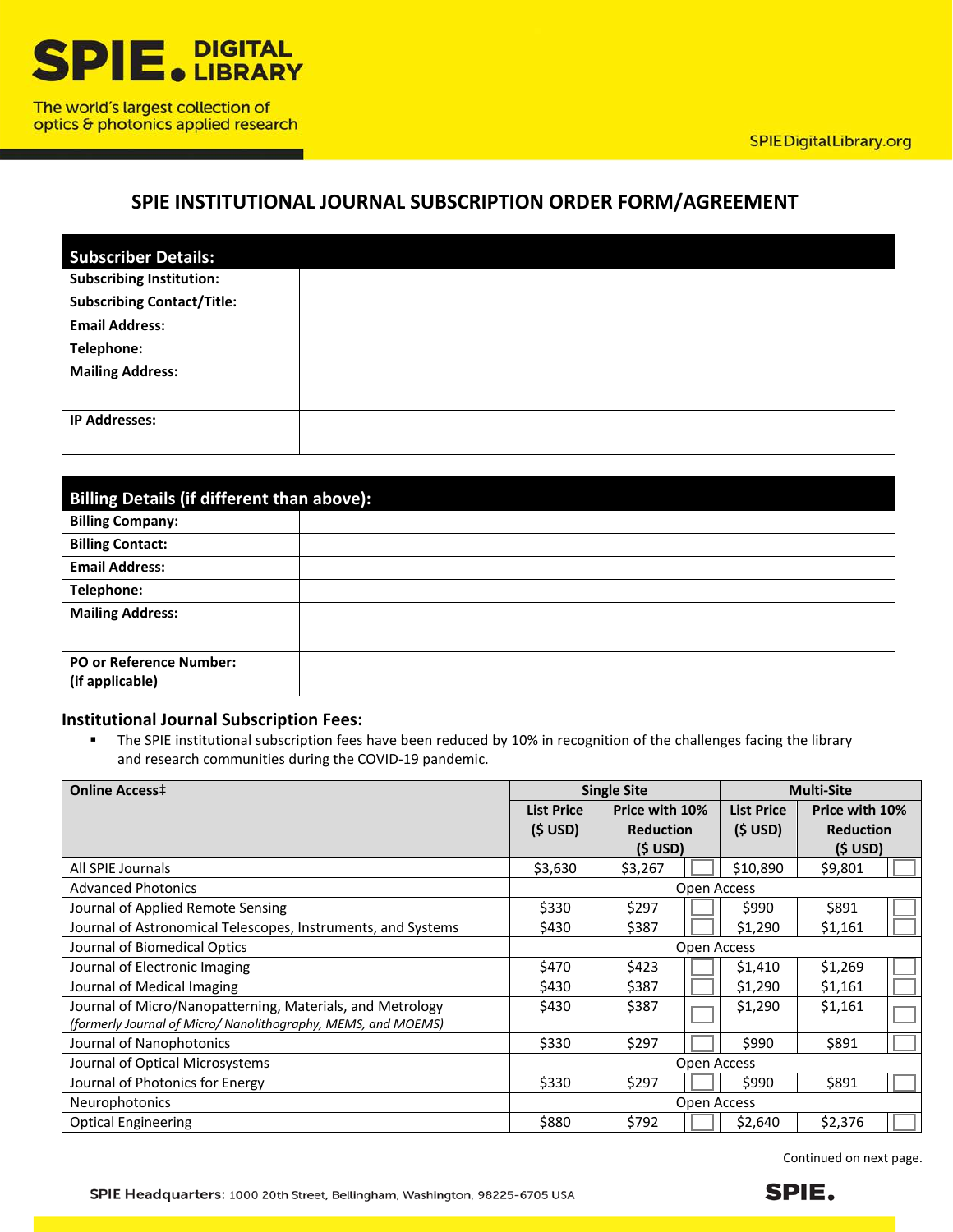

optics & photonics applied research

## **SPIE INSTITUTIONAL JOURNAL SUBSCRIPTION ORDER FORM/AGREEMENT continued.**

Note: Institutional subscriptions begin January 1 and end December 31; subscriptions include access to all articles from Volume 1 to the current year.

‡As of 2020, print format has been discontinued for all SPIE journals.

\*Multi-site online licenses cover three or more sites within an organization. A site is a distinct location with separate administration.

**TERM:** January 1, 2022 to December 31, 2022

**LICENSE:** SPIE grants to the Subscriber and Authorized Users online access and download rights to the SPIE journals.

I have read and agree to the terms and conditions above and to those stated in the complete **SPIE INSTITUTIONAL JOURNAL SUBSCRIPTION AGREEMENT** appended to this Order Form. I certify that I am authorized to sign this Agreement on behalf of the Subscriber.

| <b>SUBSCRIBER:</b> | SPIE:               |
|--------------------|---------------------|
|                    |                     |
| Name:              | Name: Brad Ferguson |
|                    | Title: COFO         |
| Date:              |                     |

Please email the completed form to SPIEDLSales@spie.org

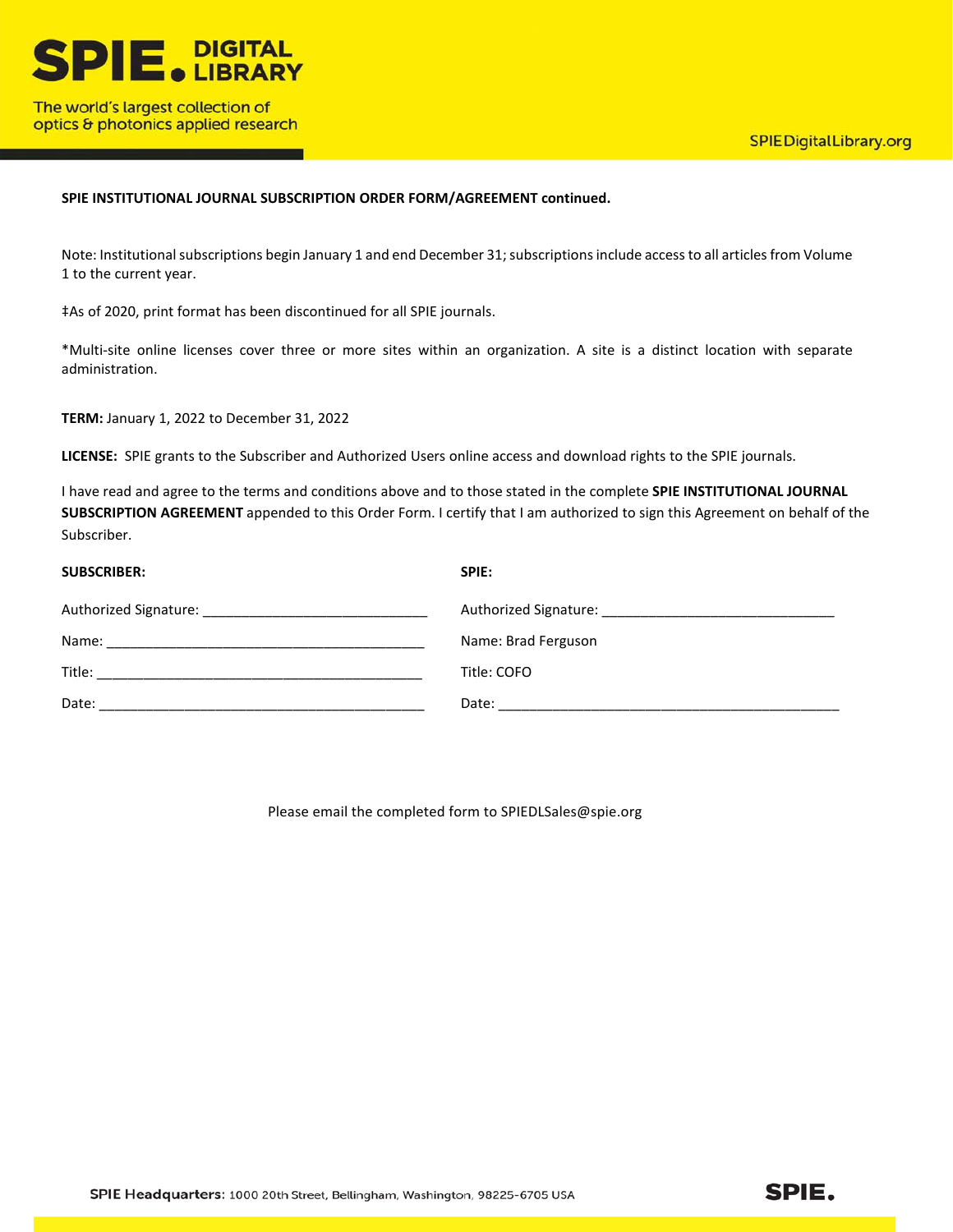

## The world's largest collection of optics & photonics applied research

## **SPIEDigitalLibrary.org**

## **SPIE INSTITUTIONAL JOURNAL SUBSCRIPTION AGREEMENT**

This AGREEMENT is by and between **SPIE**, the international society for optics and photonics, with offices at 1000 20th Street, Bellingham, WA 98225, USA and the Subscribing institution ("**Subscriber**").

WHEREAS, SPIE and Subscriber agree that it is desirable to allow Authorized Users as defined below at subscriber sites to have access to the online versions of SPIE's journals, which are a part of the SPIE Digital Library.

THEREFORE, SPIE and Subscriber agree as follows:

#### 1. **SCOPE AND COVERAGE**

- a. The journals covered by this Agreement are the electronic versions of those published by SPIE ("**Licensed Material**").
- b. SPIE warrants that it owns or has the right to publish and distribute the Licensed Material.

#### 2. **AUTHORIZED USERS**

SPIE grants to Authorized Users as defined herein online access to the Licensed Material. This grant may not be transferred or extended to others. For purposes of this Agreement, "**Authorized Users**" means the employees, staff, faculty, and students officially affiliated with the Subscriber during the subscription term and other persons, which may include retired employees, with legal access to the Subscriber's library resources and facilities, using an approved IP address. Alumni do not qualify as Authorized Users. The Subscriber will exercise reasonable vigilance and shall be responsible for all access control and security measures necessary to ensure that its IP addresses are not used to access the Licensed Material by anyone other than Authorized Users. The Subscriber agrees to use common and reasonable methods to inform Authorized Users of general terms and conditions for the use of the Licensed Material that are consistent with this Agreement. Furthermore, the Subscriber will make reasonable efforts to enforce the terms of this Agreement upon receiving information from SPIE or its agents indicating that the terms of this Agreement have been violated.

#### 3. **IP ADDRESSES**

Authorized Users will be recognized and authorized by their Internet address, unless an alternative access method has been established by mutual agreement. Subscriber shall provide to SPIE the name and e-mail address of an administrative contact who will be the Primary Contact for SPIE.

#### 4. **PERMITTED USE**

- a. Authorized Users are permitted online access to the Licensed Material, and may download, save, or print text, search results, or other information from the Licensed Material solely for use in research or education. Authorized Users may only use this online access in a way that conforms to all applicable laws and regulations. Portions of the Licensed Materials may be used for the purpose of creating and storing course packs or training materials and making them available to Authorized Users.
- b. Authorized Users are permitted to copy and transmit brief sections of individual articles in "person-to-person" and non-systematic scholarly exchanges of information between Authorized Users and specific individuals.
- c. Authorized Users may use the Licensed Material for text and data mining exclusively for research and educational or business purposes and may load, store, and analyze the results on a secure network, provided such use is in accordance with all other provisions of this Agreement. Information derived from text or data mining may be made public; however, the original copyrighted source documents may not be publicly distributed.
- d. The Licensed Materials may be used by academic organizations only to fulfill

Interlibrary Load (ILL) requests provided that such use is in compliance with national, international, or other generally accepted guidelines for ILL activity, such as CONTU. Only a hard copy printed from the electronic files or digital copies delivered in a secure electronic environment may be used to fulfill ILL requests. No article may be supplied to a for-profit entity or other non-academic institution, or supplied for any commercial purpose without full payment of the Publisher's copyright fee or royalty.

#### 5. **PROHIBITIONS ON CERTAIN USE**

- a. Except as provided in Section 4 of this Agreement, Subscriber shall not knowingly permit anyone other than Authorized Users to access and use the Licensed Material.
- b. Altering, recompiling, reselling, republishing, or Internet posting of any text, illustrations, search results, or other information from the Licensed Material, or any portion thereof, in any form or medium, is prohibited.
- c. Systematic or programmatic downloading, printing, transmitting, or copying of the Licensed Material, the intent or effect of which is to capture, reproduce, or transfer the entire contents of a journal volume or issue, or sequential or cumulative search results, or collections of abstracts, articles, or tables of contents, is prohibited. Other systematic or programmatic use of the Licensed Material that interferes with the access of Authorized Users or that may affect the performance of the SPIE Digital Library system, for example, the use of "robots" to index content without authorization by SPIE, is prohibited. SPIE reserves the right to suspend access to any IP address or address range upon detecting a breach of this Agreement by a person(s) at the IP address(es) involved. SPIE will use reasonable efforts to notify Subscriber as soon as possible via e-mail to the Primary Contact named in this Agreement. In such cases the Subscriber is expected to make a reasonable effort to investigate and remedy the incident to the best of its ability.
- d. Entire articles or substantial sections of an article may not be transmitted by Authorized Users to persons not officially associated with the Subscriber, except as allowed by copyright status (for example, a Creative Commons license) or as otherwise authorized by SPIE.
- e. Redistribution or Internet posting of the Licensed Material in any form, except as permitted in Section 4 or Section 5.d, without authorization by SPIE and/or payment of an Item Fee or royalty to SPIE or to the Copyright Clearance Center, is prohibited.
- f. The Subscriber and its Authorized Users may not intentionally circumvent the SPIE Digital Library access control system or use any external third-party system or service to conduct unauthorized access and use.
- g. All rights not expressly granted herein are reserved to SPIE.

#### 6. **COUNTER REPORTS**

COUNTER usage reports are made available to the Subscriber and may be accessed and downloaded through the SPIE Digital Library administrative web page by the primary contact, or by others representing the Subscriber, provided SPIE is notified in writing of the delegated authority by the primary contact.

#### 7. **DURATION OF AGREEMENT**

- a. This Agreement becomes effective on the start date of the subscription term, contingent on SPIE's receipt of payment of the Subscription Fee.
- b. The Subscriber may exercise the option to continue the Agreement for an additional term(s) by accepting the Subscription Renewal Invoice provided by SPIE and by paying the Subscription Fee provided on the Renewal Invoice.
- c. This Agreement will terminate: